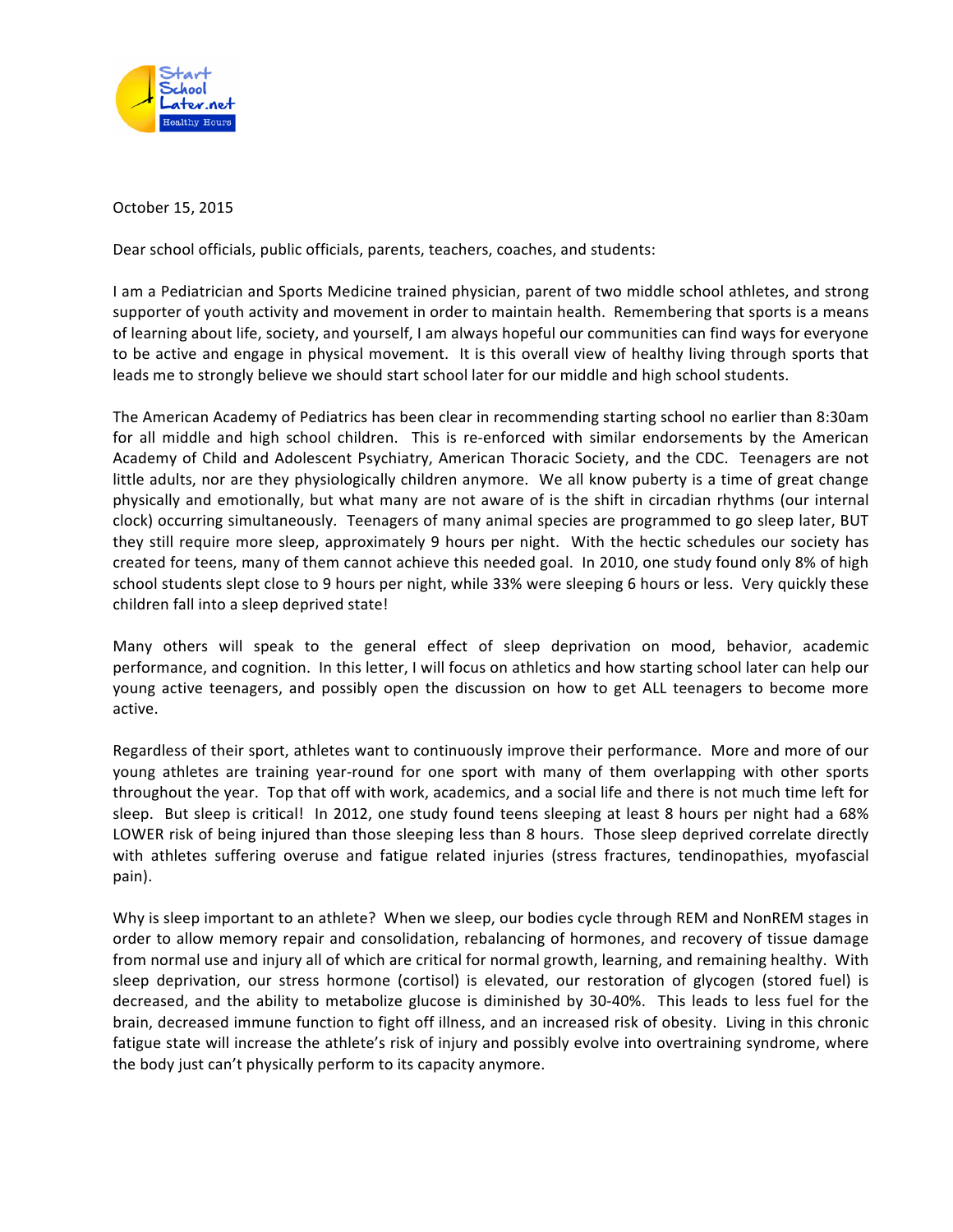

Athletes develop new skills and abilities by pushing their bodies and minds beyond what they think they can do, let it recover and adapt to this new norm, and then push it once again. This is how strength, endurance, and accuracy improve. Those with adequate sleep have been found to increase free throw accuracy, faster sprint and reaction times, and better mood. Those with inadequate sleep function with decreased focus, cognitive slowing, memory impairment, diminished attention and poor vigilance, all having a negative impact on performance. It appears athletes can power through a single, high intensity test when tired, but without adequate sleep, they fatigue easily on sub-maximal, repeated efforts, which most sports require. They don't have the energy reserve to keep up to their normal level of performance.

We all want to do what is right for our children. In this case, biology is telling us 9 hours of sleep per night is what our teens need. If I offered a medicine that would decrease the risk of injury, improve academic and sports performance, and allow maximal normal growth to occur with the side effects of a lower risk of obesity and improved mood in your teen all for FREE, who wouldn't come get that pill! We have access to that medicine right now, adequate sleep for teens! Shifting school start times will likely affect the timing of after-school activities. In regards to athletics, this can be done collaboratively amongst school districts and still allow the approximately 20 minutes required of "pre-game warm-ups" and full completion of the game.

Thank you for your consideration of this critical change to our school systems. A healthier starting time will help the most important people in that system, our teens.

Sincerely, 

Lucien Ouellette, MD, FAAP Pediatrics & Sports Medicine Physician OA Centers for Orthopaedics Division of Spectrum Medical Group (Portland, Saco, Windham and Brunswick)

This letter has been reviewed and endorsed by the following board certified Sports Medicine, Pediatric and Family Medicine physicians caring for teen athletes in York & Cumberland counties:

| OA Centers for Orthopaedics                                                                                                                                               | MaineMed Family &                                                                                     | InterMed Sports                                                                     | <b>SMHC Pediatrics &amp;</b>                                                                                  |
|---------------------------------------------------------------------------------------------------------------------------------------------------------------------------|-------------------------------------------------------------------------------------------------------|-------------------------------------------------------------------------------------|---------------------------------------------------------------------------------------------------------------|
|                                                                                                                                                                           | Sports Medicine                                                                                       | Medicine                                                                            | <b>Family Medicine</b>                                                                                        |
| Doug Brown, MD,<br>James Findlay, DO<br>William Heinz, MD<br>Benjamin H. Huffard, MD<br>Alison Lee, DO<br>D. Scott Marr, MD, FACSM<br>Michael D Pleacher, MD, FAAP, FACSM | Krystian Bigosinski MD<br>Mark Bouchard MD FACSM<br>William Dexter, MD<br><b>Heather Gillespie MD</b> | Allyson Howe, MD<br>Bradford Wagner, MD<br>Martin's Point<br>Timothy B. McAteer, MD | Margaret Bordeau, DO, MPH Pediatrics<br>Joan Pelletier, DO Pediatrics<br>Philip M. Kowash, MD Family Medicine |